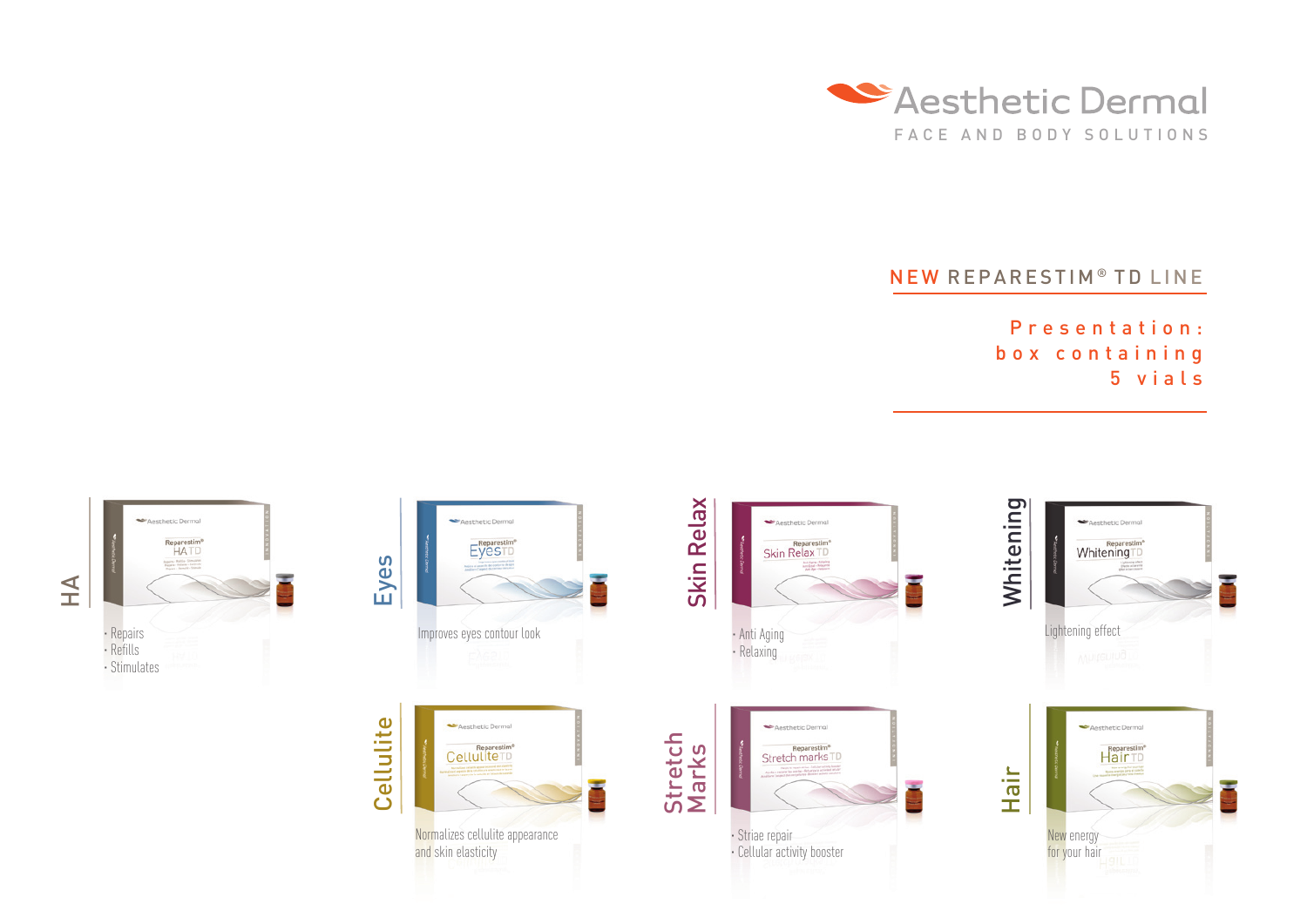

## NEW REPARESTIM<sup>®</sup> TD LINE

F a c e N e c k D e c o l l e t a g e

Complete indication map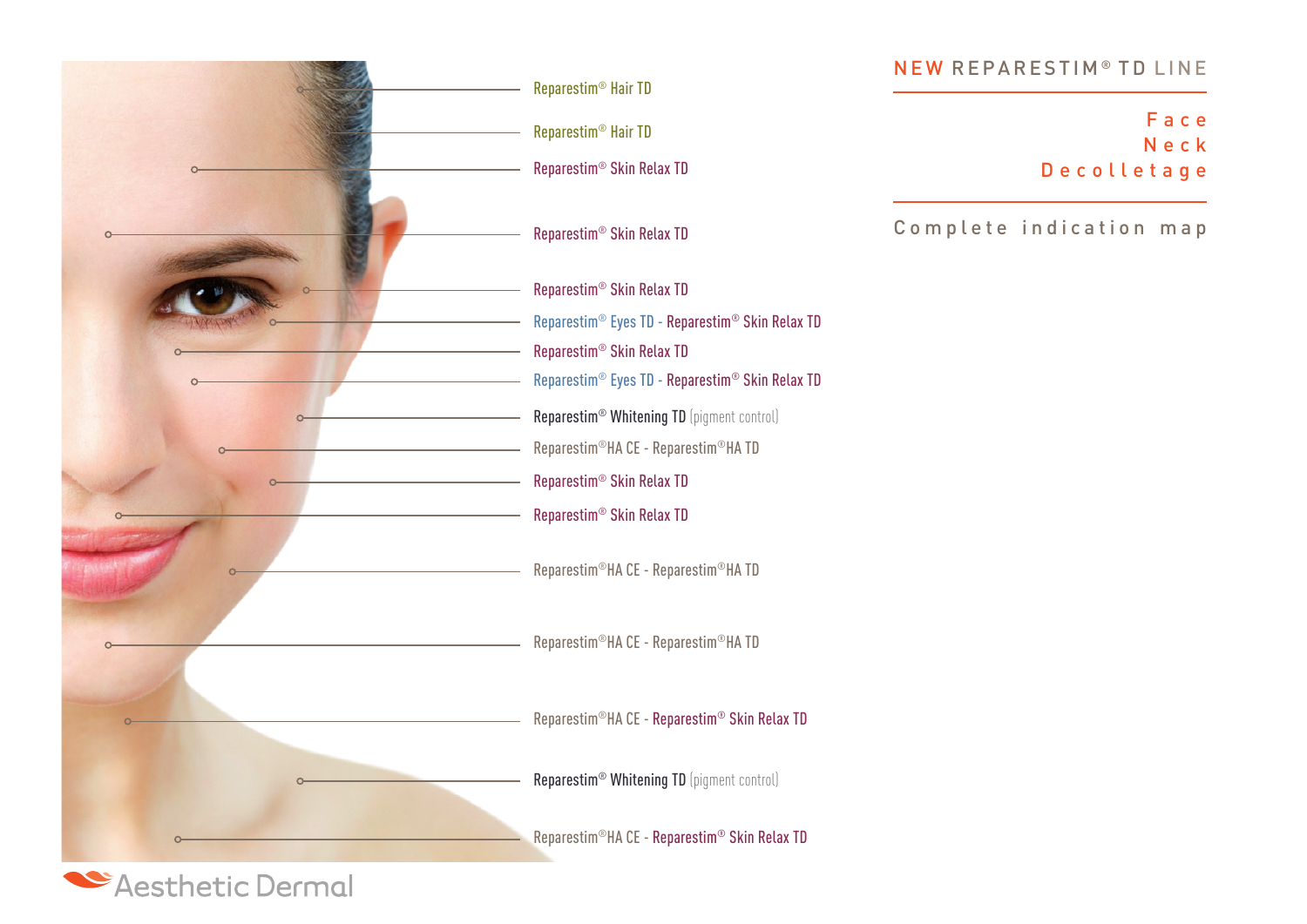

Casthetic Dermal

## REPARESTIM<sup>®</sup> EYES TD Improves eyes contour look and the set of the set of the PROTOCOL Product: Indication: Average volume/session: Protocol of application: Frequency: Recommended number of sessions: Combination with other aesthetic procedures: 3 ml vial / 5 vials in a box · Reduce the aspect of swollen eyes · Enhance the appearance of bags under the eyes · Smooth eyes contour · Enhance skin elasticity · Antioxidant effect · Whitening effect 0,5 ml / **area,** maximum 1,25 ml / session for both eyes contour Meso roll, micro needleling system, **AD Roll**, **ExcellDerm Pro**, electroporation, electrophoresis, iontophoresis or other non-inva techniques improving skin bio-availability of product 1 session / week 1 protocol =  $4$  sessions average Repeat protocol 1-3 times a year **· Botulinic Toxin type A/** Reparestim Eyes 1 week before **· Fillers/** Reparestim Eyes can be combined **· Peelings/** Reparestim Eyes 1 week before peeling **· Easy TCA peel/** Reparestim Eyes just before Easy TCA peel application **· Biorevitalization/** Reparestim Eyes can be combined with products containing HA (stabilized or not stabilized) **· Aesthetic devices/** Reparestim Eyes complements treatment **· ExcellDerm Pro/** after Reparestim Eyes: synergetic action

Daily care: **Reparestim Eyes Daily Care** (coming soon) 2 times a day, 24 days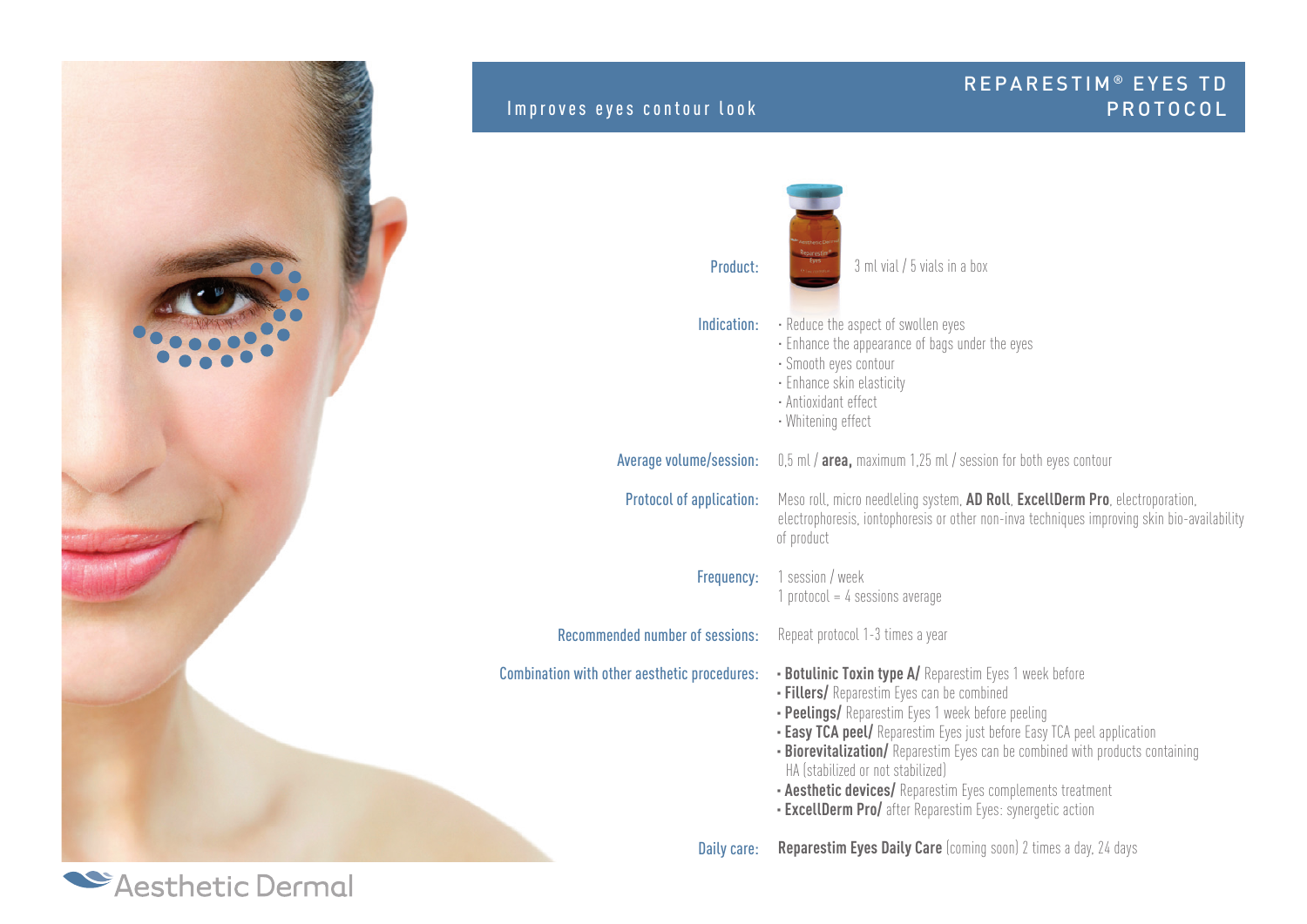

## REPARESTIM<sup>®</sup> SKIN RELAX TD P R O T O C O L Anti Aging R e l a x i n g Product: Indication: Average volume/session: Protocol of application: Frequency: Recommended number of sessions: Combination with other aesthetic procedures: Daily care: 5 ml vial / 5 vials in a box · Keep the skin more relaxed and look softer · Smothen skin relief · Moisturize the skin, providing a soft touch and aspect 1,5 ml / **area**, maximum 5 ml / session Meso roll, micro needleling system, **AD Roll**, **ExcellDerm Pro**, electroporation, electrophoresis, iontophoresis or other non-inva techniques improving skin bio-availability of product 1-2 sessions / week 1 protocol =  $4$  sessions average Repeat protocol 3-5 times a year **· Botulinic Toxin type A/** Reparestim Skin Relax 2-3 months after treatment **· Fillers/** Reparestim Skin Relax can be combined with fillers **· Peelings/** Reparestim Skin Relax 1 week before peeling **· Easy TCA peel/** Reparestim Skin Relax just before Easy TCA peel application / 1 proto $col = 4$  sessions average **· Biorevitalization/** Reparestim Skin Relax can be combined with products containing HA (stabilized or not stabilized) **· Aesthetic devices/** Reparestim Skin Relax complements treatment **· ExcellDerm Pro/** after Reparestim Skin Relax: synergetic action **Reparestim Skin Relax Daily Care** 2 times a day, 24 days